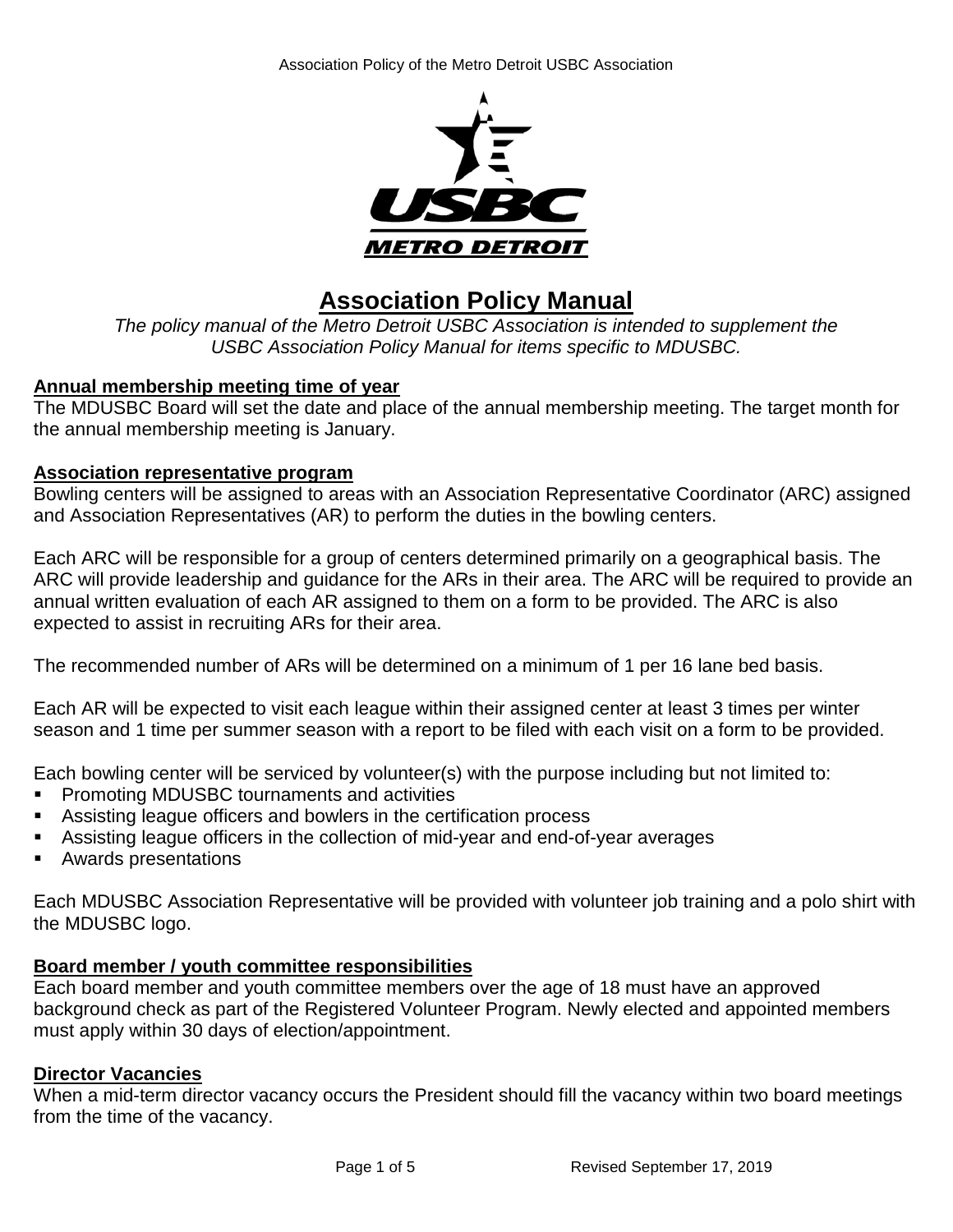## **Dues structure**

The MDUSBC Board will approve local youth dues and other groups (i.e. seniors) as provided in the Bylaws.

### **Employees – related to Association Manager** *(approved by MDUSBC Board September 17, 2019)*

The Association Manager has the responsibility and duty to hire and manage staff in accordance with the budget. In the event that the Association Manager wishes to hire any employee related to the Association Manager; or any current or former MDUSBC Board member; the Association Manager must seek and receive approval from the MDUSBC Board for such hire and compensation of such employee.

#### **Financial procedures and reporting**

The Association Manager will provide a monthly income statement to each member of the MDUSBC Board. The Association Manager is authorized to approve unbudgeted expenditures up to \$500 without board approval.

### **Reimbursement / Expense policy**

The MDUSBC President and Association Manager will have an expense account as provided in the budget for reimbursement of mileage and expenses in performing their duties for the MDUSBC with the following criteria:

- **Any and all expenses incurred by President and/or Association Manager when specifically representing the association are reimbursable expenses.**
- **The current standard IRS mileage rate will be used.**
- **Any and all meals along with any recreational activities attached to the event that are part of the activity are reimbursable.**
- **An approved expense form must be filled out for reimbursement.**
- **Expense reimbursement to be offset by any monies received.**<br>• Fach line on expense renort must state purpose.
- **Each line on expense report must state purpose.**
- **Supporting documentation is required to be attached for expenses in columns for meals, lodging or other expenses.**

Elected delegates to the state WBA meeting will receive \$100, state BA meeting \$100 and the state youth meeting \$50 less other monies received.

#### **Volunteer recognition program**

A program to recognize outstanding volunteer performance will be established.

#### **Youth Committee eligibility criteria** *(approved by MDUSBC Board May 20, 2019)*

To be appointed to the Youth Committee by the President must be a member in good standing of the association and RVP/SafeSport certified.

#### **Youth Representative to the Board eligibility criteria** *(approved by MDUSBC Board May 20, 2019)*

To be nominated and elected as a Youth Representative to the Board must be a member in good standing of the association and RVP/SafeSport certified; additionally either a youth coach in 2 of the past 5 years or a youth director in 2 of the past 5 years or a Youth Committee member with attendance at a majority of the events/meetings from each of the previous two seasons.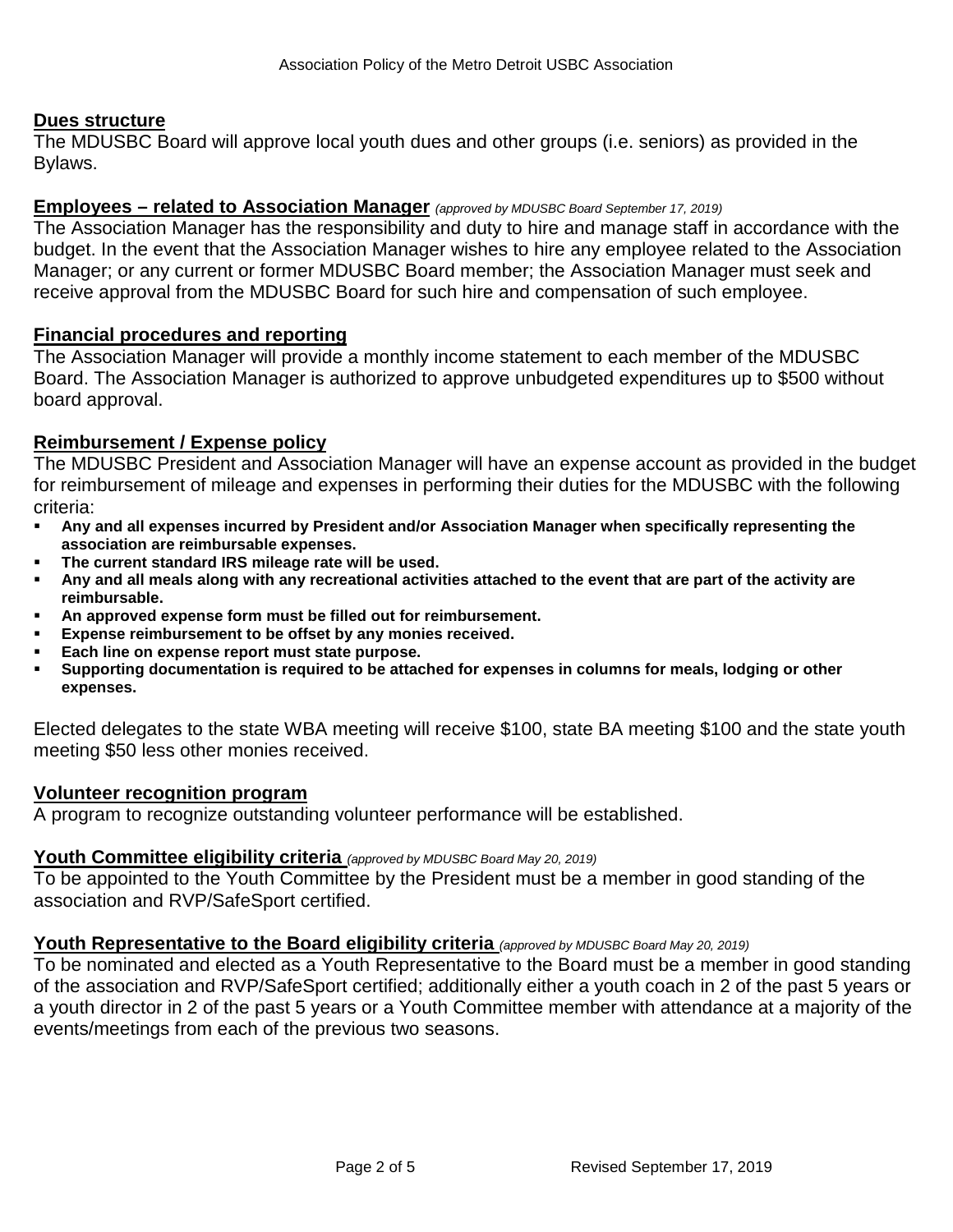# **COMMITTEES AND STRUCTURE**

General items for all committees:

- Chairperson is responsible for setting meeting dates, time, place and agenda.
- Recording Secretary is responsible for sending agenda at least 10 calendar days in advance of meeting to Association Manager for distribution by Association Manager to committee members and MDUSBC Board Members. Recording Secretary is responsible for recording minutes of meeting to be submitted to Association Manager in a format developed by Association Manager within 10 calendar days of meeting for distribution to committee members and MDUSBC Board Members.
- Each committee must make annual written and oral reports to MDUSBC Board on past accomplishments and future plans of committee.
- Each committee making request for funds from general budget must make financial requests to Finance committee.
- Each committee shall be responsible for considering smoke free opportunities when possible when reviewing and planning events. *(added Feb. 19, 2009 by MDUSBC Board action)*

### **Committees and responsibilities**

Association Center Representative – Develop, implement and oversee plan to service all bowling centers.

Awards & Recognition – Develop local adult awards program, determine All-City criteria, develop annual awards (i.e. Secretary of the Year, Meritorious Service, Woman of the Year, etc.) and determine winners.

Hall of Fame – Work with other local bowling integers (proprietors, media, hall of famers, etc.) to determine criteria and make annual selection of honorees.

Finance – Develop financial procedures, annual budget and audit for MDUSBC Board.

Hearings – Hear and make recommendation and/or decision on legal cases for MDUSBC.

Membership – Develop and implement membership development plan.

Nominating – Screen and develop slate of candidates for annual election of officers, adult board members, youth committee, delegates to USBC Annual Meeting and delegates to state youth, BA and WBA annual meetings.

Communications – Develop items to be included in annual Yearbook, newsletter and website.

Publicity – Develop and implement publicity plan to heighten awareness of bowling and the MDUSBC.

Scholarship – Develop criteria, application process and select winners for scholarships from restricted funds from GDBA and DWBA.

Special Events including Cruchon – Plan and implement special events as required. Cruchon is an adhoc of the Special Events committee.

Strategic Planning – Develop Strategic Plan.

Ways & Means – Develop and implement plan to raise non-dues related income for MDUSBC.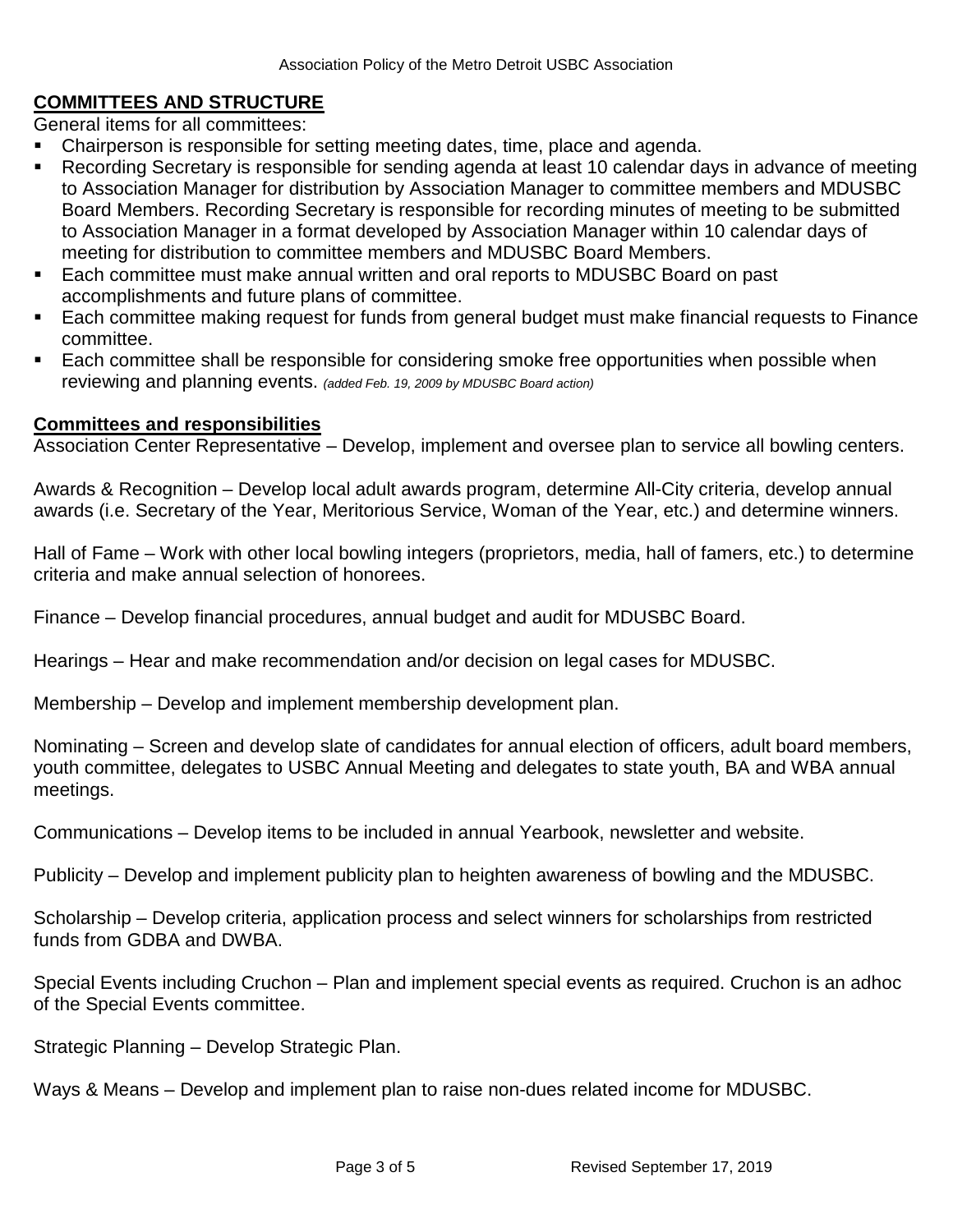Youth – Develop formats, fees, sites and provide on-site operation of annual Youth Tournaments. Recommend youth dues to MDUSBC Board. Develop youth specific programs including but not limited to developing membership, awards and promoting youth bowling.

### **Tournaments**

Masters Tournament – Develop format, fees, sites and provide on-site operation of annual Masters and Senior Masters Tournaments.

Mixed Tournament – Develop format, fees, site and provide on-site operation of annual Mixed Tournament.

Open Tournament – Develop format, fees, site and provide on-site operation of annual Open Tournament.

Queens Tournament – Develop format, fees, site and provide on-site operation of annual Queens Tournament.

Senior Tournament – Develop format, fees, site and provide on-site operation of annual Senior Team Tournament.

Women's Tournament – Develop format, fees, site and provide on-site operation of annual Women's Tournament.